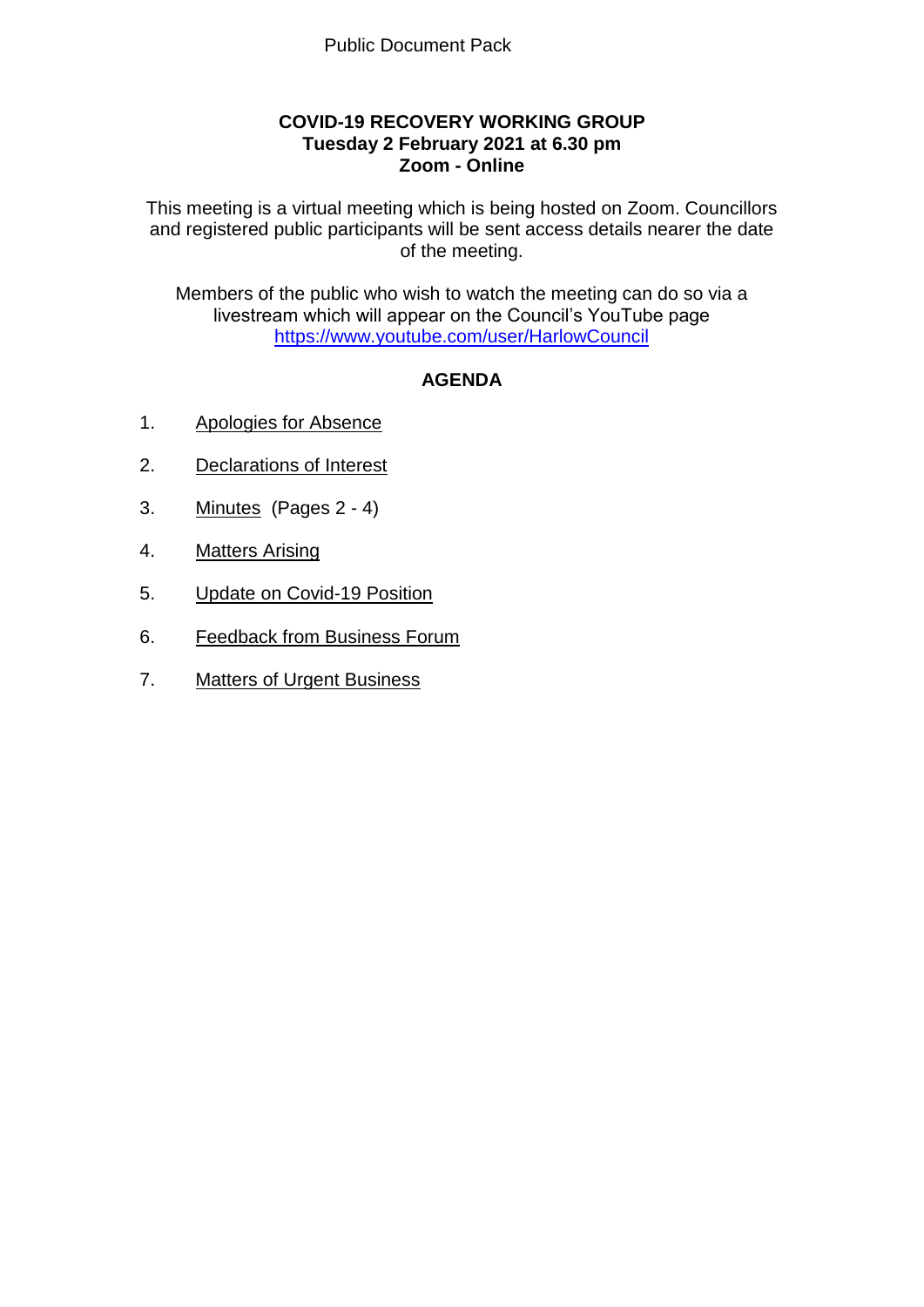### **MINUTES OF THE COVID-19 RECOVERY WORKING GROUP HELD ON**

14 January 2021 6.30 - 8.03 pm

## **PRESENT**

#### **Committee Members**

Councillor Eugenie Harvey (Chair) Councillor Simon Carter Councillor Joel Charles Councillor Tony Durcan Councillor Tony Edwards Councillor Andrew Johnson Councillor Nancy Watson

### **Officers**

Andrew Bramidge, Head of Environment and Planning Hannah Criddle, Governance Support Officer Simon Freeman, Head of Finance and Deputy to the Chief Executive Jane Greer, Head of Community Wellbeing Simon Hill, Head of Governance Brian Keane, Chief Executive Andrew Murray, Head of Housing Lisa Thornett, Corporate Governance Support Officer

### 58. **APOLOGIES FOR ABSENCE**

Apologies for absence were received from Councillors Mark Ingall and Russell Perrin.

# 59. **DECLARATIONS OF INTEREST**

None.

### 60. **MINUTES**

Councillor Johnson requested that the minutes were amended to record the discussion on grants at the previous meeting.

**RESOLVED** that the minutes of the meeting on 17 December 2020 were agreed as a correct record and signed by the Chair following the amendment to include the discussion on grants.

### 61. **MATTERS ARISING**

Councillor Johnson asked whether the Council received guidance on the LSRG Grants on 10 December 2020. Simon Freeman, Head of Finance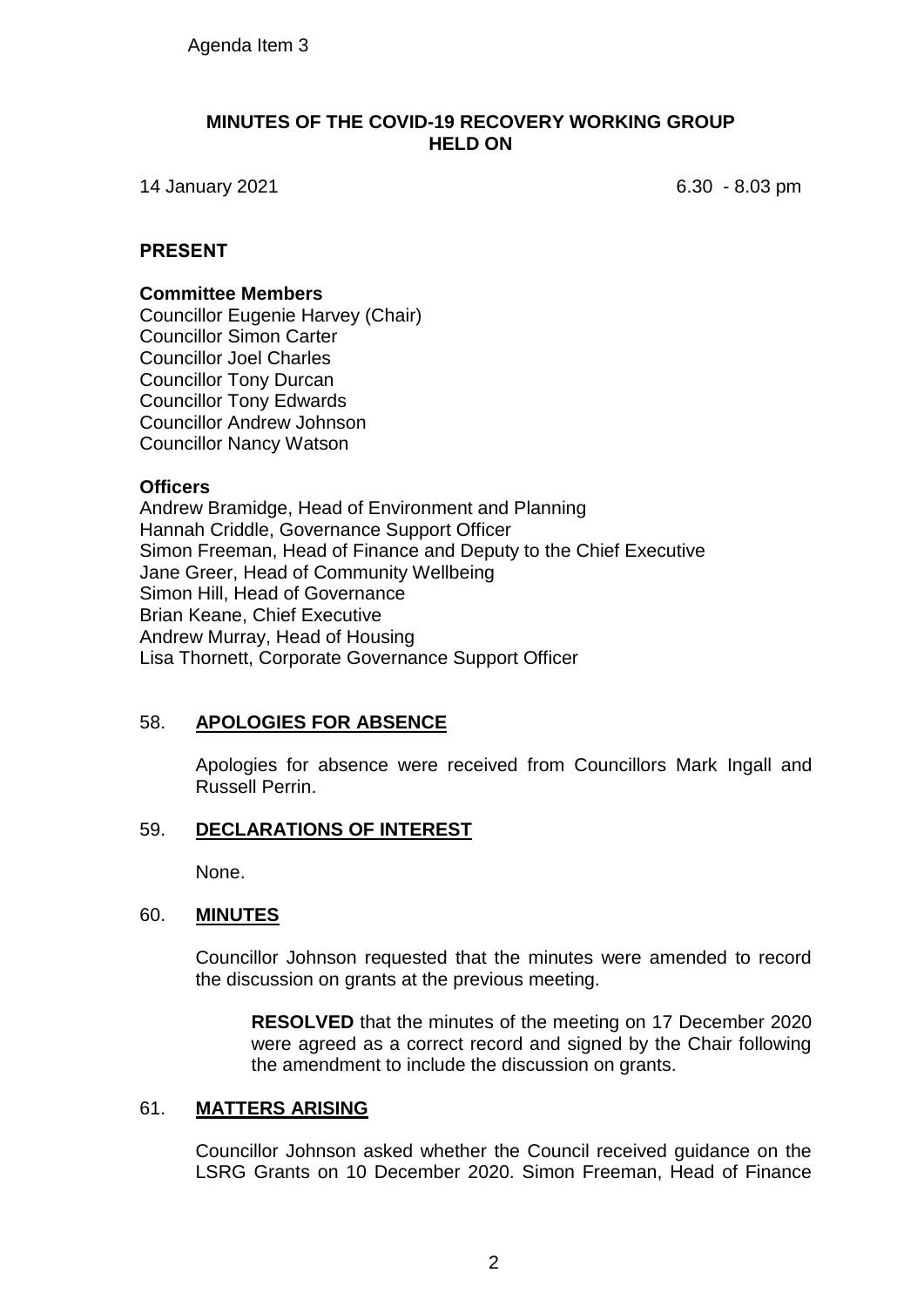and Property, confirmed that two sets of guidance were received, the first set on 10 December 2020 and the update and FAQ's on 11 December 2020. Councillor Johnson also advised that he was aware that the testing of the software would have to be completed before the application process could open. Councillor Johnson noted that the application process opened on 8 January 2021 and asked if there were any other delays other than the testing of the software. Simon Freeman confirmed the software was delivered prior to the Christmas period with testing commencing before Christmas. The testing was finished post the Christmas period. A couple of issues were picked up with the software provider and resolved which then allowed the process to open on 8 January 2021.

### 62. **UPDATE ON COUNCIL POSITION SINCE THE LAST MEETING/RESTRICTION CHANGES**

The Working Group agreed that the purpose of the group needed reassessing. Councillor Harvey, Councillor Johnson and Brian Keane, Chief Executive, would meet to consider how the group currently works and whether it needed re-adapting in the future.

The Working Group received an update on the Council's position since the last meeting and since the restrictions changed. The update covered communications, compliance, internal council working, HTS operations, business/community and testing/vaccinations.

The Working Group agreed that a stronger message e.g. "Harlow is  $5<sup>th</sup>$  in Country" needed communicating. The interactive screens around the town centre and shopping hatches would be updated to reflect this message. Brian Keane also agreed to contact the local supermarkets to ask them to consider making announcements in store. Councillor Johnson requested information on the communications directed at businesses about the support and grants available. Overall, the group agreed that the Council needed to consider the ways it was communicating with all types of people and how it could access those people that do not use the internet or social medias.

Councillor Charles suggested that mobile hand sanitising stations be placed around the town centre and local shopping hatches. The Working Group also agreed that all playgrounds would be temporarily closed to prevent groups of adults and children from congregating whilst using the facilities. Councillor Johnson advised that some concerns had been brought to his attention regarding Veolia. This included concerns that two or three bin men were required to share the lorry cab together whilst working and concerns that employees would only been entitled to statutory sick pay if off of work due to Covid-19. Andrew Bramidge, Head of Environment and Planning, confirmed he would investigate these concerns with Veolia.